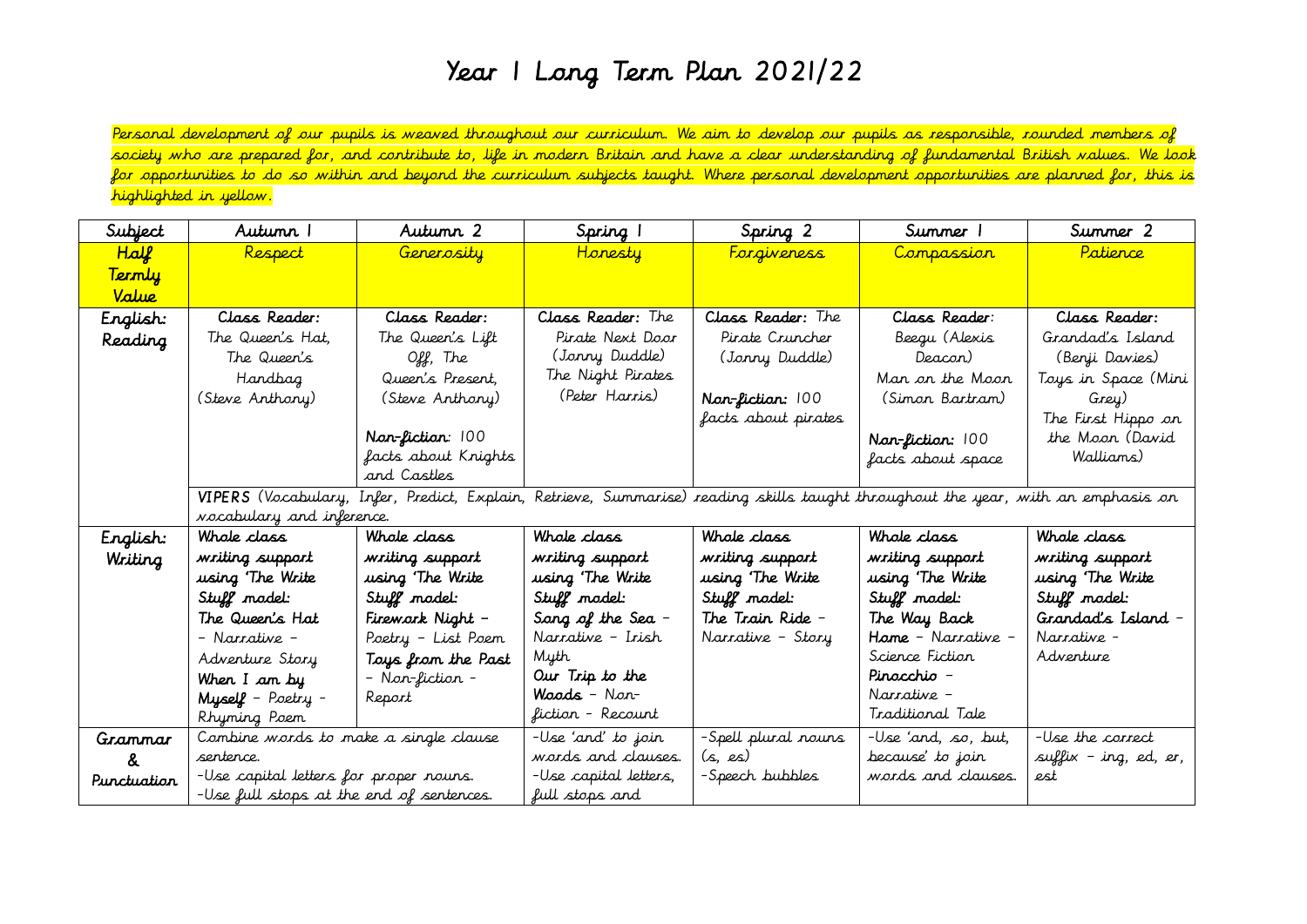## Year 1 Long Term Plan 2021/22

| Maths     | -Children leave spaces between words.<br>Number:<br>Geometry: shape |              |                                 |                                | question marks in<br>-To be able to spell<br>the correct place.<br>the days of the<br>week<br>Number: addition<br>Measurement: |                        | -Use capital letters,<br>full stops, question<br>marks and<br>exclamation marks<br>in the correct place.<br>Number: |                                                | -To be able to spell<br>the days of the<br>week correctly.<br>-To be able to read<br>and spell all<br>common exception<br>wards.<br>Measurement: |          |                   |                     |
|-----------|---------------------------------------------------------------------|--------------|---------------------------------|--------------------------------|--------------------------------------------------------------------------------------------------------------------------------|------------------------|---------------------------------------------------------------------------------------------------------------------|------------------------------------------------|--------------------------------------------------------------------------------------------------------------------------------------------------|----------|-------------------|---------------------|
|           | Place <i>na</i> lue within                                          |              | Number:                         |                                | and subtraction                                                                                                                |                        | Length and Height                                                                                                   |                                                | Multiplication and                                                                                                                               |          | Maney             |                     |
|           | 10 and addition                                                     |              |                                 | Place value within             | within 20                                                                                                                      |                        | Weight and Valume                                                                                                   |                                                | Division                                                                                                                                         |          |                   |                     |
|           | and subtraction                                                     |              | 20                              |                                | Place value within                                                                                                             |                        |                                                                                                                     |                                                |                                                                                                                                                  |          | Time              |                     |
|           | within 10                                                           |              |                                 |                                | 50                                                                                                                             |                        |                                                                                                                     |                                                | Fractions                                                                                                                                        |          |                   |                     |
| <b>RE</b> | Damestic                                                            | Belanging:   |                                 | Waiting:                       | Special                                                                                                                        | Meals:                 |                                                                                                                     | Change:                                        | <b>Halidays</b>                                                                                                                                  |          | Being sarry:      | Neighbours:         |
|           | Church<br>Family                                                    | confirmation | baptism and                     | Advent/<br>Christmas-          | people:<br>Community-                                                                                                          | Eucharist-<br>relating |                                                                                                                     | Lent/Easter-<br>Giving                         | and<br>holydays:                                                                                                                                 | n-Inter- | Reconciliatio     | <b>CAFOD</b>        |
|           |                                                                     |              |                                 | Loving                         | Church                                                                                                                         |                        |                                                                                                                     | Making                                         | Damestic                                                                                                                                         | relating |                   |                     |
|           |                                                                     |              |                                 |                                |                                                                                                                                |                        |                                                                                                                     | sacrifices,                                    | Church-                                                                                                                                          |          |                   |                     |
|           |                                                                     |              |                                 | $KSI -$<br>Nativity            |                                                                                                                                |                        |                                                                                                                     | <mark>giving to</mark><br><mark>charity</mark> | Family                                                                                                                                           |          |                   |                     |
| Science   | Animals including                                                   |              | Every day                       |                                | Animals including                                                                                                              |                        | Plants:                                                                                                             |                                                | Seasonal changes:                                                                                                                                |          | Science and       |                     |
|           | humans:                                                             |              | materials:                      |                                | humans:                                                                                                                        |                        | I dentify parts of a                                                                                                |                                                | The four seasons,                                                                                                                                |          | scientists.       |                     |
|           | Grouping animals:                                                   |              | Categories, uses,               |                                | Body parts, senses                                                                                                             |                        | plant, what is                                                                                                      |                                                | time of year,                                                                                                                                    |          | Ole Kirk          |                     |
|           | Food chains and                                                     |              | waterproof                      |                                | and functions.                                                                                                                 |                        | reeded to make a                                                                                                    |                                                | weather, temperature                                                                                                                             |          |                   | Chrisiansen, Linda  |
|           | habitats                                                            |              | investigation.                  |                                |                                                                                                                                |                        | plant grow,                                                                                                         |                                                | and rainfall.                                                                                                                                    |          |                   | Brown Buck-         |
|           |                                                                     |              |                                 |                                |                                                                                                                                |                        | growing a<br>surflower.                                                                                             |                                                |                                                                                                                                                  |          | inventions.       | modern science and  |
| Computing | Getting Started -                                                   |              | <b>Algorithms</b>               |                                | <b>Internet Safety</b>                                                                                                         |                        | Introduction to                                                                                                     |                                                | Digital Imagery -                                                                                                                                |          |                   | Rocket to the Moon  |
|           | Basic ICT skills                                                    |              | unplugged -                     |                                |                                                                                                                                |                        | Data - creating and                                                                                                 |                                                | Taking and editing                                                                                                                               |          |                   | - Design and create |
|           | following directions                                                |              |                                 |                                |                                                                                                                                | using data             |                                                                                                                     | photos                                         |                                                                                                                                                  |          |                   |                     |
| History   | Old tays, New                                                       |              |                                 | Travel &                       |                                                                                                                                |                        |                                                                                                                     |                                                | Great Explorers-                                                                                                                                 |          |                   |                     |
|           | toys- comparing                                                     |              | Transport How                   |                                |                                                                                                                                |                        |                                                                                                                     | Christopher                                    |                                                                                                                                                  |          |                   |                     |
|           |                                                                     |              | toys throughout                 |                                |                                                                                                                                |                        | has transport                                                                                                       |                                                |                                                                                                                                                  |          | Columbus and Neil |                     |
|           |                                                                     |              | history.<br>Home-school links - |                                |                                                                                                                                |                        | changed through                                                                                                     |                                                |                                                                                                                                                  |          | Armstrang.        |                     |
|           |                                                                     |              |                                 | <mark>learning with and</mark> |                                                                                                                                |                        |                                                                                                                     | the generations?                               |                                                                                                                                                  |          |                   |                     |
|           |                                                                     |              |                                 |                                |                                                                                                                                |                        |                                                                                                                     |                                                |                                                                                                                                                  |          |                   |                     |